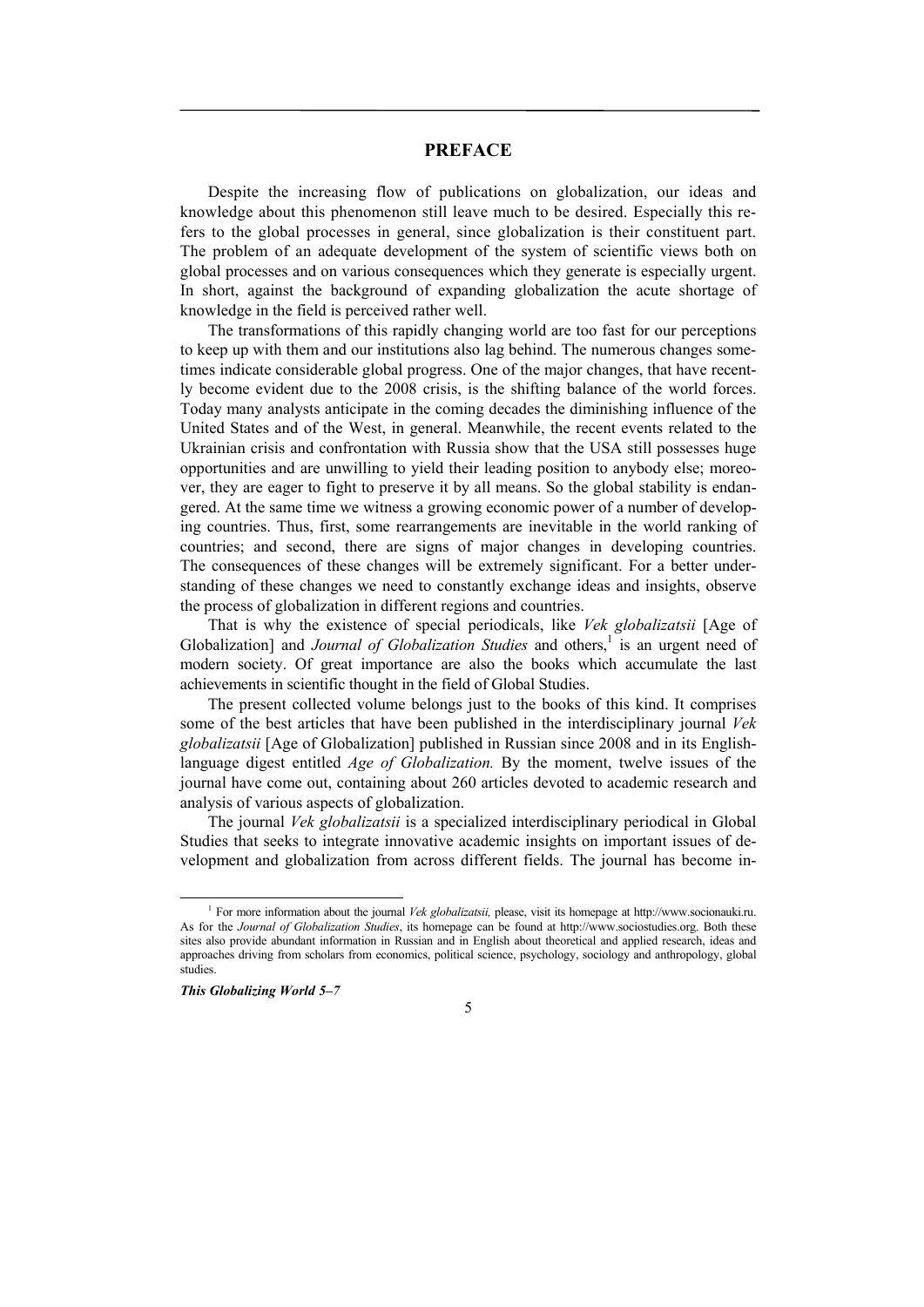## *This Globalizing World* 6

creasingly popular not only with experts in the field of Global Studies, philosophy, anthropology, history, and other spheres of knowledge dealing with the issues of globalization, but also with a wide audience interested in globalization theory, processes, and patterns. The urgency and relevance of the subjects of the journal are beyond any doubt. More and more well-known scientists as well as political and public figures are engaged in cooperation. The journal *Vek globalizatsii* publishes articles in a number of sections, presenting theoretical and empirical studies as well as alternative perspectives on various aspects of globalization and Global Studies, global problems, causes and consequences of the World crisis, and Russia's position in the global world.

Some of the articles presented in this collected volume were published in the recently launched *Journal of Globalization Studies* which has been coming out only for six years, but has already earned good reputation in the world, and not only due to posing topical issues in the field of global researches, but also due to the content of the published materials, and a variety of approaches to the proposed solutions of analyzed problems.

The title of the collected volume – *This Globalizing World* – reflects not only its relation with the journal, but also a general concern for our future, and it presents a number of forecasts for the nearest future and more distant periods of the world development as well. In the present volume one can find the perceptions of globalization by a number of scholars from different countries (including, of course, Russia) whose articles have been published in the journals *Vek globalizatsii* and *Journal of Globalization Studies*. For the readers' convenience we provide detailed information about previous publications and translations of the articles included in the present collected volume in a separate section in the end of the book.

A great number of interesting and debatable articles have been published in the journals during the whole time of their existence. Among the contributors to the journals there are the foremost scientists. We decided that there is no need to update their articles, as for us the way the creative thought developed on the pages of the journal is of special interest. It also shows that in our publications the creative approach is appreciated which prevents an absolutization or restrictions of this or that point of view and from time to time reveals opportunities to approach former problems in a different way. Besides, sometimes it is very instructive to go back a few years and to watch how the problems have been perceived before, in what issues we have become wiser, and what we do not still understand. Such time travel with respect to the still ongoing crisis is especially useful.

We have written no editorial introduction as we think there is no sense to reproduce ideas which a reader will find in the articles. Instead we offer two short articles – passionate and at the same time profound essays where the world intellectual elite's alarm for the future of our planet and civilizations is reflected. These are the articles of a prominent humanist and a bright public figure Princess Irène of the Netherlands and of an outstanding philosopher of the present Ervin László; they in many respects introduce the keynotes for contributions presented in this volume.

The current situation in the world is extremely complicated: during the whole years of its existence the humankind promoted the emergence and increase of global problems due to the huge scales of its activity. The aspiration to a better and wealthier live,